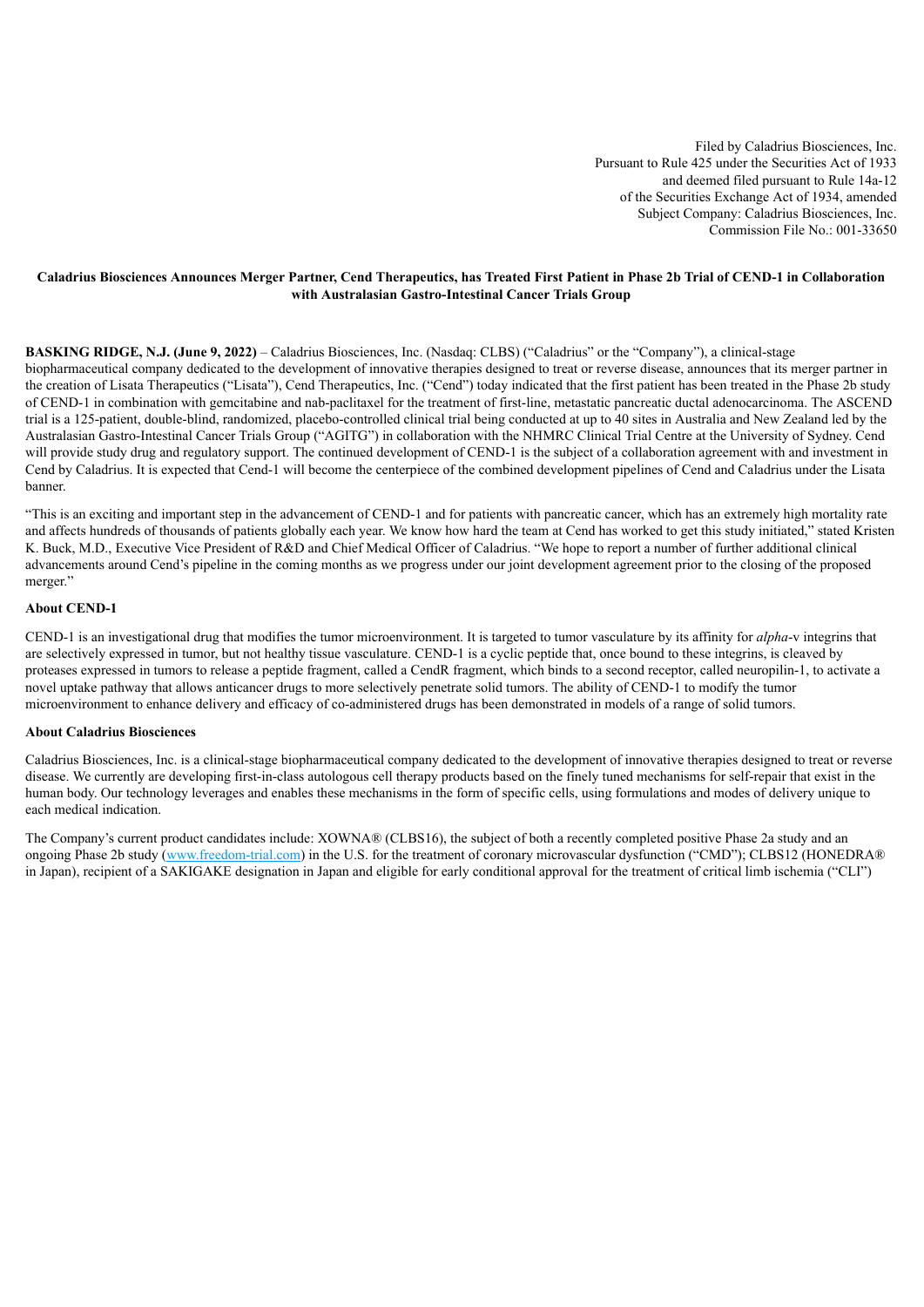and Buerger's disease based on the results of an ongoing clinical trial; and CLBS201, designed to assess the safety and efficacy of CD34+ cell therapy as a treatment for diabetic kidney disease ("DKD"). For more information on the Company, please visit www.caladrius.com.

The Company recently announced that it has signed a definitive merger agreement with Cend Therapeutics, Inc. (www.cendrx.com). The merger is expected to close in the third quarter of 2022.

# **About Cend Therapeutics**

Cend is a clinical-stage biotech company focused on a novel approach to enable more effective treatments for solid tumor cancers. The CendR Platform™ provides a tumor-targeted tissue penetration capability to specifically enhance drug delivery to tumors. Cend is also applying its technology to alter immunosuppression selectively within the tumor microenvironment to enable a patient's immune system and immunotherapies to fight cancer with greater effectiveness. For more information on Cend, please visit www.cendrx.com

## *Forward-Looking Statements*

This communication contains "forward-looking statements" that involve substantial risks and uncertainties for purposes of the safe harbor provided by the Private Securities Litigation Reform Act of 1995. All statements, other than statements of historical facts, included in this communication regarding strategy, future operations, future financial position, future revenue, projected expenses, prospects, plans and objectives of management are forwardlooking statements. In addition, when or if used in this communication, the words "may," "could," "should," "anticipate," "believe," "estimate," "expect," "intend," "plan," "predict", "see" and similar expressions and their variants, as they relate to Caladrius, Cend or the management of either company, before or after the aforementioned merger, may identify forward-looking statements. Examples of forward-looking statements include, but are not limited to, statements relating to the timing and completion of the proposed merger; Caladrius's continued listing on the Nasdaq Capital Market until closing of the proposed merger; the combined company's listing on the Nasdaq Capital Market after closing of the proposed merger; expectations regarding the capitalization, resources and ownership structure of the combined company; the approach Cend is taking to discover and develop novel therapeutics; the adequacy of the combined company's capital to support its future operations and its ability to successfully initiate and complete clinical trials; the difficulty in predicting the time and cost of development of Cend's product candidates; the nature, strategy and focus of the combined company; the executive and board structure of the combined company; and expectations regarding voting by Caladrius's and Cend's stockholders. Actual results could differ materially from those contained in any forward-looking statement as a result of various factors, including, without limitation: the risk that the conditions to the closing of the transaction are not satisfied, including the failure to timely or at all obtain stockholder approval for the transaction; uncertainties as to the timing of the consummation of the transaction and the ability of each of Caladrius and Cend to consummate the transaction; risks related to Caladrius's ability to correctly estimate its operating expenses and its expenses associated with the transaction; the ability of Caladrius or Cend to protect their respective intellectual property rights; unexpected costs, charges or expenses resulting from the transaction; potential adverse reactions or changes to business relationships resulting from the announcement or completion of the transaction; and legislative, regulatory, political and economic developments. The foregoing review of important factors that could cause actual events to differ from expectations should not be construed as exhaustive and should be read in conjunction with statements that are included herein and elsewhere, including the risk factors included in Caladrius's Annual Report on Form 10-K filed with the SEC on March 22, 2022. Caladrius can give no assurance that the conditions to the transaction will be satisfied. Except as required by applicable law, Caladrius undertakes no obligation to revise or update any forward-looking statement, or to make any other forward-looking statements, whether as a result of new information, future events or otherwise.

#### *No Of er or Solicitation*

This communication is not intended to and does not constitute an offer to sell or the solicitation of an offer to subscribe for or buy or an invitation to purchase or subscribe for any securities or the solicitation of any vote in any jurisdiction pursuant to the proposed transaction or otherwise, nor shall there be any sale, issuance or transfer of securities in any jurisdiction in contravention of applicable law. No offer of securities shall be made except by means of a prospectus meeting the requirements of Section 10 of the United States Securities Act of 1933, as amended. Subject to certain exceptions to be approved by the relevant regulators or certain facts to be ascertained,